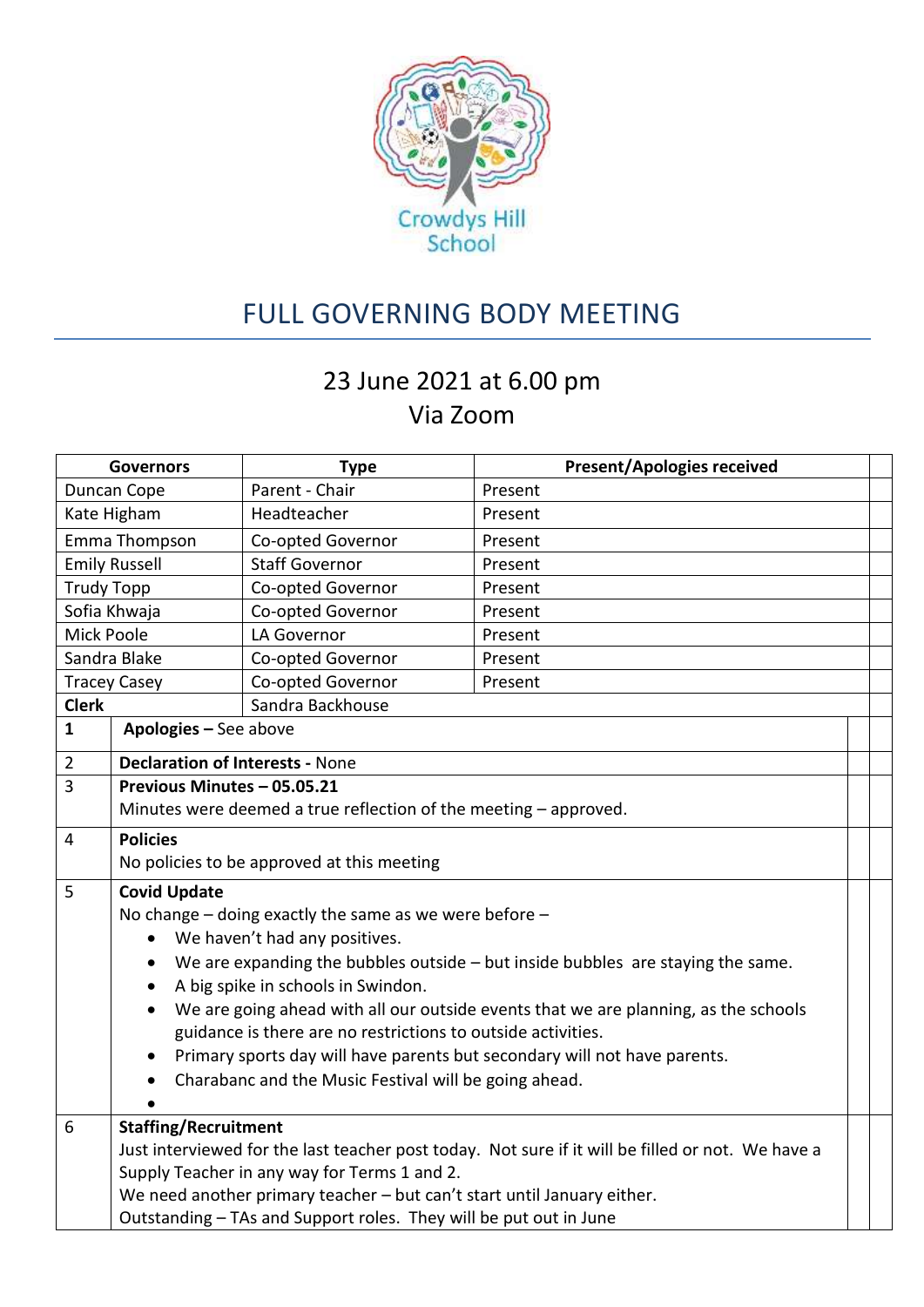| $\overline{7}$       | QA - Math's Book Look & and Planning and Differentiation                                                                                                  |  |  |  |  |
|----------------------|-----------------------------------------------------------------------------------------------------------------------------------------------------------|--|--|--|--|
|                      | Minimised the QA processes - normally we would do 4 or 5 in a term, but only doing 1<br>and 2 at moment.                                                  |  |  |  |  |
|                      | A big improvement in planning and differentiation and really pleased with maths.<br>$\bullet$                                                             |  |  |  |  |
|                      | The focus has been maths and English and it looks to have had a good effect.<br>$\bullet$                                                                 |  |  |  |  |
| Very pleased with QA |                                                                                                                                                           |  |  |  |  |
|                      |                                                                                                                                                           |  |  |  |  |
|                      | <b>Learning Walks –</b> Question – how are they planned in an advance – is that something                                                                 |  |  |  |  |
|                      | governors could visit while they are happening. Would it be useful?                                                                                       |  |  |  |  |
|                      | Governors agreed that this would be a good idea.                                                                                                          |  |  |  |  |
|                      | Action: Kate to let Governors when the learning walks are going to be.                                                                                    |  |  |  |  |
|                      |                                                                                                                                                           |  |  |  |  |
| 8                    | Term 5 - Summary Report<br>Queries                                                                                                                        |  |  |  |  |
|                      | CPOMS is that a termly figure not a year to date?                                                                                                         |  |  |  |  |
|                      | Answer - Kate to change the report to reflect that information.                                                                                           |  |  |  |  |
|                      | She will also ensure that it reports how many meetings DSLs went to and how many incidents                                                                |  |  |  |  |
|                      | there are in CPOM                                                                                                                                         |  |  |  |  |
|                      |                                                                                                                                                           |  |  |  |  |
|                      | Query - Have the staff had any training on CPOMS?                                                                                                         |  |  |  |  |
|                      | Answer: not yet the DSL is off on compassionate so not yet. It will happen in Term 1                                                                      |  |  |  |  |
|                      |                                                                                                                                                           |  |  |  |  |
|                      | Summary Report-<br>Query - there is a reference to EHCP and how it is being used to drive planning etc. Can we                                            |  |  |  |  |
|                      | evidence that? Would it be possible to look at 3 random EHCP to see how they are being                                                                    |  |  |  |  |
|                      | actioned.                                                                                                                                                 |  |  |  |  |
|                      | Answer - EFL is what we use for that evidence. The EHCP outcomes are in it so staff can target                                                            |  |  |  |  |
|                      | them. However, KATE would be happy to instigate a couple of case studies, to be reported on                                                               |  |  |  |  |
|                      | in Term $2. -$                                                                                                                                            |  |  |  |  |
|                      |                                                                                                                                                           |  |  |  |  |
| 9                    | <b>HT's Performance Management</b>                                                                                                                        |  |  |  |  |
|                      | New SIP, was an executive headteacher and an Ofsted inspector.                                                                                            |  |  |  |  |
|                      | Duncan and Mick - Friday 5 November at 1:30 pm.                                                                                                           |  |  |  |  |
| 10                   | <b>Training</b>                                                                                                                                           |  |  |  |  |
|                      | Clerks reported that her SWALSS training was useful                                                                                                       |  |  |  |  |
|                      |                                                                                                                                                           |  |  |  |  |
| 11                   | <b>SEF &amp; Development Plan</b>                                                                                                                         |  |  |  |  |
|                      | Kate reported that she had devised a 'quick flyer' version. The SEF and the Evaluation form can                                                           |  |  |  |  |
|                      | become quite 'biblical' and the Governors don't need to see the details. Kate hoping that it                                                              |  |  |  |  |
|                      | will be easier to understand and Governors will be able to see the priorities and perhaps                                                                 |  |  |  |  |
|                      | suggest different ones. The long one's have been going out to staff for feedback, but there                                                               |  |  |  |  |
|                      | isn't much – so the 'flyer' version should promote more discussion and feedback.                                                                          |  |  |  |  |
|                      | Query: Can we have something like this for the next 3 years?<br>Answer: The 3 year plan (more detailed one) has been updated but not finished because not |  |  |  |  |
|                      | every one's views have been gathered yet. It will be distributed as a finished article in                                                                 |  |  |  |  |
|                      | September, but Governors are welcome to have what is finished so far.                                                                                     |  |  |  |  |
|                      |                                                                                                                                                           |  |  |  |  |
|                      |                                                                                                                                                           |  |  |  |  |
| 12                   | <b>Governor Monitoring</b>                                                                                                                                |  |  |  |  |
|                      | July - Clerk                                                                                                                                              |  |  |  |  |